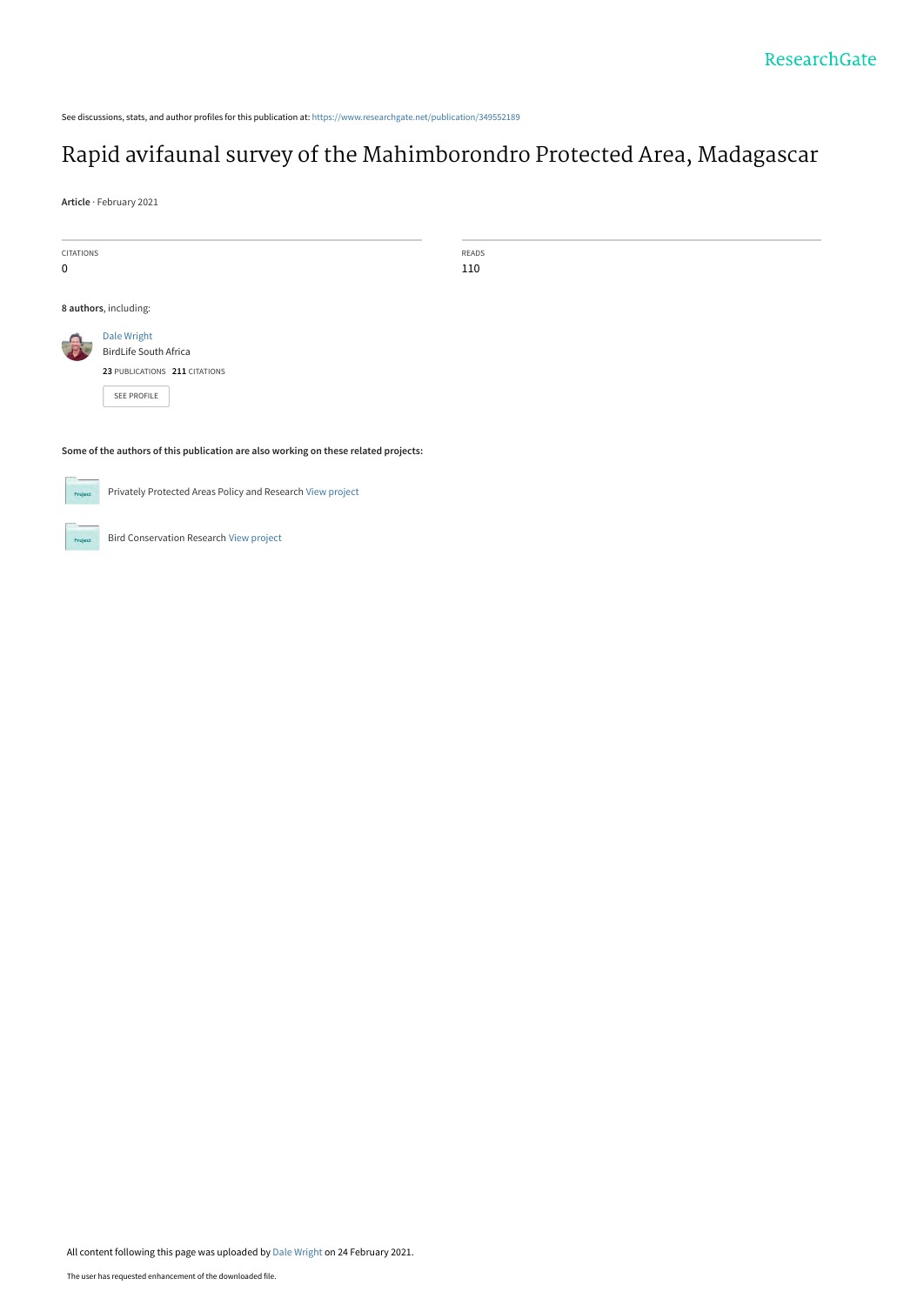## **A rapid avifaunal survey of the Mahimborondro Protected Area, northern Madagascar**

John C. Mittermeier<sup>1</sup>, Dale R. Wright<sup>2</sup>, Armand **Benjara3, Robin Colyn2, Brett Gardner4, Merlijn Jocque5, Luke Kemp6, Angelinah Rene de Roland3, Dan Slootmaekers5 & Lily-Arison Rene de Roland3**

1American Bird Conservancy, 4301 Connecticut Ave, N.W., Suite 451, Washington, D.C., USA E-mail: jmittermeier@abcbirds.org <sup>2</sup> BirdLife South Africa, Centre for Biodiversity Conservation, Kirstenbosch Botanical Garden, Cape Town, South Africa E-mail: dalewr@gmail.com, robin.colyn@birdlife.org.za <sup>3</sup> The Peregrine Fund Madagascar, BP 4113, Antananarivo 101, Madagascar E-mail: benjara204@gmail.com, lilyarison@yahoo.fr, linahange@gmail.com <sup>4</sup> Werribee Open Range Zoo, Zoos Victoria, K-Road, Werribee, 3030, Victoria, Australia E-mail: trogrendrag@gmail.com <sup>5</sup> Biodiversity Inventory for Conservation (BINCO) NPO, Walmersumstraat 44, 3380 Glabbeek, Belgium E-mail: merlijn.jocque@binco.eu, danslootmaekers@ gmail.com 6African Snakebite Institute, Pretoria, South Africa. E-mail: luke.kemp94@gmail.com

## **Abstract**

Mahimborondro (officially Réserve de Ressources Naturelles de Mahimborondro) is a recently designated protected area in northern Madagascar. Until recently, the protected area had only been briefly visited by biologists and little was known about the biodiversity of the site. Here we report on the results of the first extended ornithological surveys conducted in Mahimborondro. We visited Mahimborondro over the course of two expeditions in February 2019 and November-December 2019 and made ornithological observations at four locations in the western, eastern, and southern portions of the reserve over the course of 26 days. We documented 92 bird species in Mahimborondro, including 14 species that are globally threatened or near threatened. Among these were multiple poorly known, endemic forest birds, such as Red Owl *Tyto soumagnei*, Madagascar Serpent-Eagle *Eutriorchis* 

*astur*, and Red-tailed Newtonia *Newtonia fanovanae*. Montane forest in Mahimborondro extends to over 2,000 m asl and at one of our survey sites we made detailed observations of the elevational occurrence of forest birds. Our results demonstrate differences in the avifauna of Mahimborondro compared to the nearby protected area of Bemanevika and highlight the importance of Mahimborondro as a refuge for threatened forest birds.

**Keywords**: birds, biological surveys, endangered species, rapid biological assessment, IUCN

## **Résumé détaillé**

Mahimborondro (officiellement une Réserve de Ressources Naturelles de Mahimborondro) est une réserve naturelle qui a été récemment créée dans le nord de Madagascar. Jusqu'à récemment, cette aire protégée n'avait été visitée que brièvement par des biologistes et la connaissance de la biodiversité de la réserve était limitée. Les résultats de la première étude ornithologique exhaustive de Mahimborondro sont rapportés dans cet article.

Deux expéditions à Mahimborondro, en février 2019 et en novembre-décembre 2019 ont été réalisées. Les observations ornithologiques ont été effectuées dans les parties ouest, est, et sud de la réserve pendant 26 jours. Les relevés ont couvert quatre types d'habitats distincts de l'aire protégée, notamment les lacs et les marais d'eau douce, les prairies, la forêt primaire de montagne et la forêt de crêtes. Les détails sur chacune des localités visitées au cours des inventaires sont consignés dans l'Annexe 1. La présence de 92 espèces d'oiseaux à Mahimborondro a été documentée, parmi lesquelles 14 espèces globalement menacées ou quasi menacées. Des commentaires sur nos observations des espèces suivantes sont fournis : Canard de Meller *Anas melleri* (En Danger), Grèbe malgache *Tachybaptus pelzelnii* (En Danger), Bécassine malgache *Gallinago macrodactyla* (Vulnérable), Firasabé de Madagascar *Eutriorchis astur* (En Danger), Epervier de Madagascar *Accipiter madagascariensis* (Quasi menacé), Effraie de Soumagne *Tyto soumagnei* (Vulnérable),

Mittermeier, J. C., Wright, D. R., Benjara A., Colyn, R., Gardner, B., Jocque, M., Kemp, L., Rene de Roland, A., Slootmaekers, D. & Rene de Roland, L.-A. A rapid avifaunal survey of the Mahimborondro Protected Area, northern Madagascar. *Malagasy Nature*, 14: 44-56.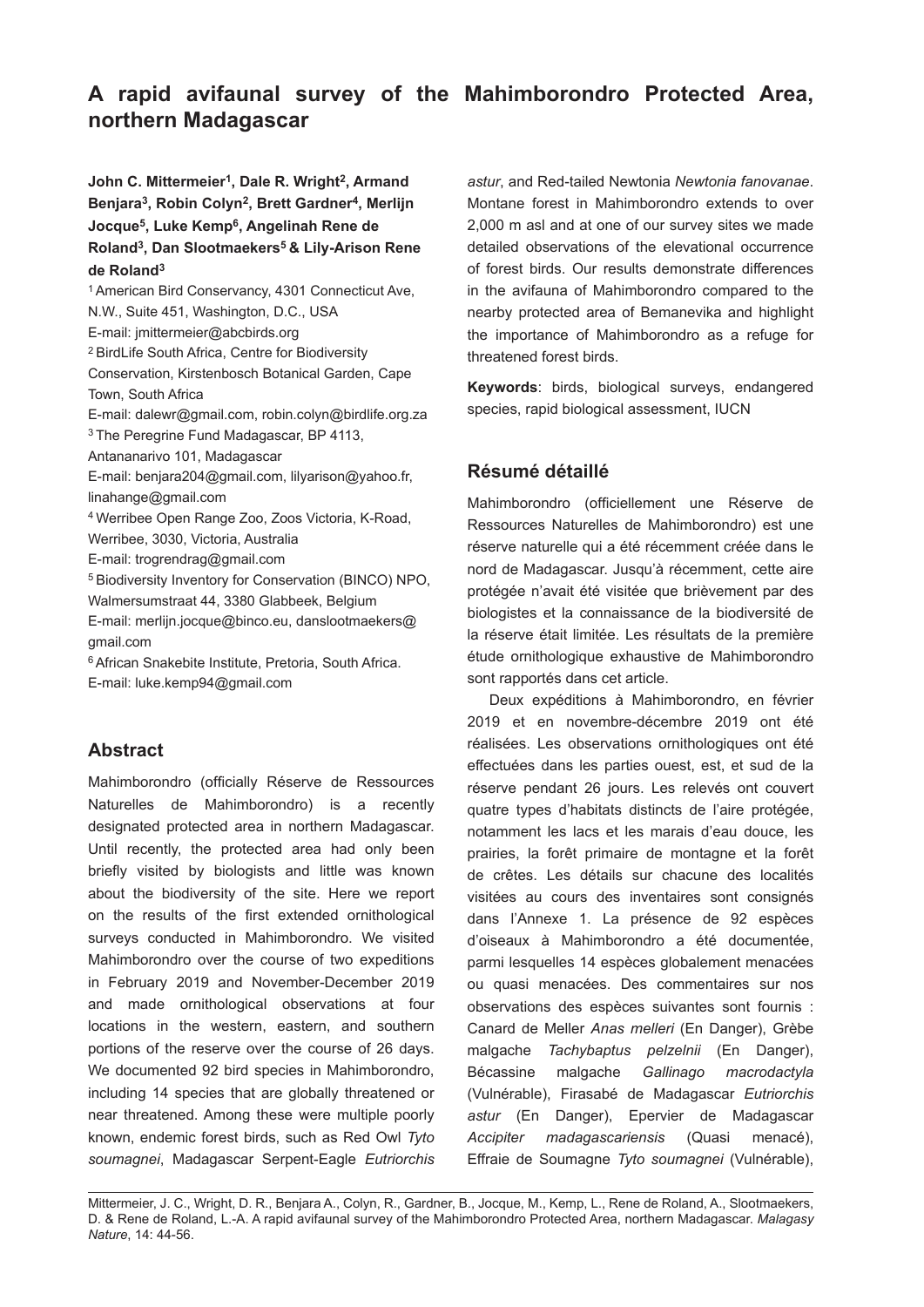Brachyptérolle écaillé *Brachypteracias squamiger* (Vulnérable), Brachyptérolle de Crossley *Atelornis crossleyi* (Quasi menacé), *Philépitte* sp. *Neodrepanis*  sp., Newtonie de Fanovana *Newtonia fanovanae* (Vulnérable), Vanga de Pollen *Xenopirostris polleni* (Quasi menacé), Jery à queue étagée *Hartertula flavoviridis* (Quasi menacé) et Fouditany à sourcils jaunes *Crossleyia xanthophrys* (Quasi menacé).

La forêt montagnarde de Mahimborondro s'élève au-dessus de 2000 m d'altitude. Dans l'un des sites d'étude, les lignes de transect ont suivi un gradient altitudinal clair, ce qui a permis de collecter des informations détaillées sur la distribution altitudinale. Pour plusieurs d'espèces, les altitudes significativement plus élevées (> 300 m) que les altitudes maximales publiées pour ces espèces sont enregistrées. Un grand nombre de ces observations concordent avec les distributions altitudinales théoriques de modèles de distribution des espèces.

L'inventaire rapide a fourni une compréhension de base de la diversité des oiseaux présents à Mahimborondro. Il a été constaté qu'il existe une différence entre l'avifaune de Mahimborondro et celle de la zone protégée voisine de Bemanevika, ce qui souligne l'importance de l'aire protégée de Mahimborondro, en particulier pour les oiseaux forestiers.

Mots clés : oiseaux, inventaire biologique, espèces menacées, évaluation biologique rapide, UICN

#### **Introduction**

Mahimborondro (officially Réserve de Ressources Naturelles de Mahimborondro) is a recently designated protected area located in Madagascar's northern highlands (Goodman *et al*., 2018). Granted protected area status (IUCN Category VI) in April 2015, Mahimborondro forms a corridor that links the protected area of Bemanevika (officially Paysage Harmonieux Protégé de Bemanevika) to the Tsaratanàna Massif (Réserve Naturelle Intégrale de Tsaratanàna) and together with these forms part of northern Madagascar's largest protected landscape (Complexe des Aires Protégées d'Ambohimirahavavy-Marivorahona or CAPAM). Mahimborondro is managed by The Peregrine Fund Madagascar, which has had an active presence at Bemanevika since the early 2000s. The reserves adjacent to Mahimborondro are globally significant for bird conservation. Tsaratanàna is recognized as an Important Bird and Biodiversity Area (BirdLife International, 2020a), and Bemanevika has breeding populations of 11 globally threatened species: Meller's Duck *Anas melleri* (Endangered), Madagascar Grebe *Tachybaptus pelzelnii*  (Endangered), Slender-billed Flufftail *Sarothrura watersi* (Endangered), Madagascar Rail *Rallus madagascariensis* (Vulnerable), Madagascar Pond Heron *Ardeola idae* (Endangered), Madagascar Snipe *Gallinago macrodactyla* (Vulnerable), Red Owl *Tyto soumagnei* (Vulnerable), Madagascar Serpent-Eagle *Eutriorchis astur* (Endangered), Madagascar Harrier *Circus macrosceles* (Endangered), Scaly Ground-Roller *Brachypteracias squamiger*  (Vulnerable), and most notably, the world's only wild population of Madagascar Pochard *Aythya innotata* (Critically Endangered) (Goodman *et al*., 2018).

Due to this geographic location and the fact that Mahimborondro includes substantial areas of intact forest (roughly 50% of Mahimborondro's 751 km² is forested (Goodman *et al*., 2018), this new protected area has the potential to be important for several globally threatened bird species. Additionally, Mahimborondro may support populations of threatened species that occur in Bemanevika and connect these populations to more extensive areas of forest to the east and south. The birds and other biodiversity of Madagascar face significant threats, including clearing of land and forests for agriculture, overhunting, poaching for the pet trade, timber harvesting, and mineral resource exploitation (Jones *et al*., 2019). Protected areas of Madagascar, such as Mahimborondro and Bemanevika, are a crucial safe-guard against these threats.

Ornithological fieldwork, and biodiversity fieldwork in general, in Mahimborondro has thus far been extremely limited. Previous biodiversity surveys have been almost entirely restricted to the flora of the site, including collecting expeditions undertaken in 1908, 1923, and between 1932 and 1951 (Goodman *et al*., 2018). In more recent times, the Missouri Botanical Garden conducted collections at Mahimborondro between 2001 and 2003. Much of the landscape is difficult to access, and knowledge of Mahimborondro's ornithological diversity comes from a few preliminary surveys of the site made during brief visits to the reserve by The Peregrine Fund research team in Bemanevika. These previous surveys were primarily focused on monitoring threatened species of waterfowl in the wetlands on the edge of the reserve, rather than studying the avifauna as a whole.

As a result of this limited survey effort, the presence of a number of threatened bird species that could potentially occur in Mahimborondro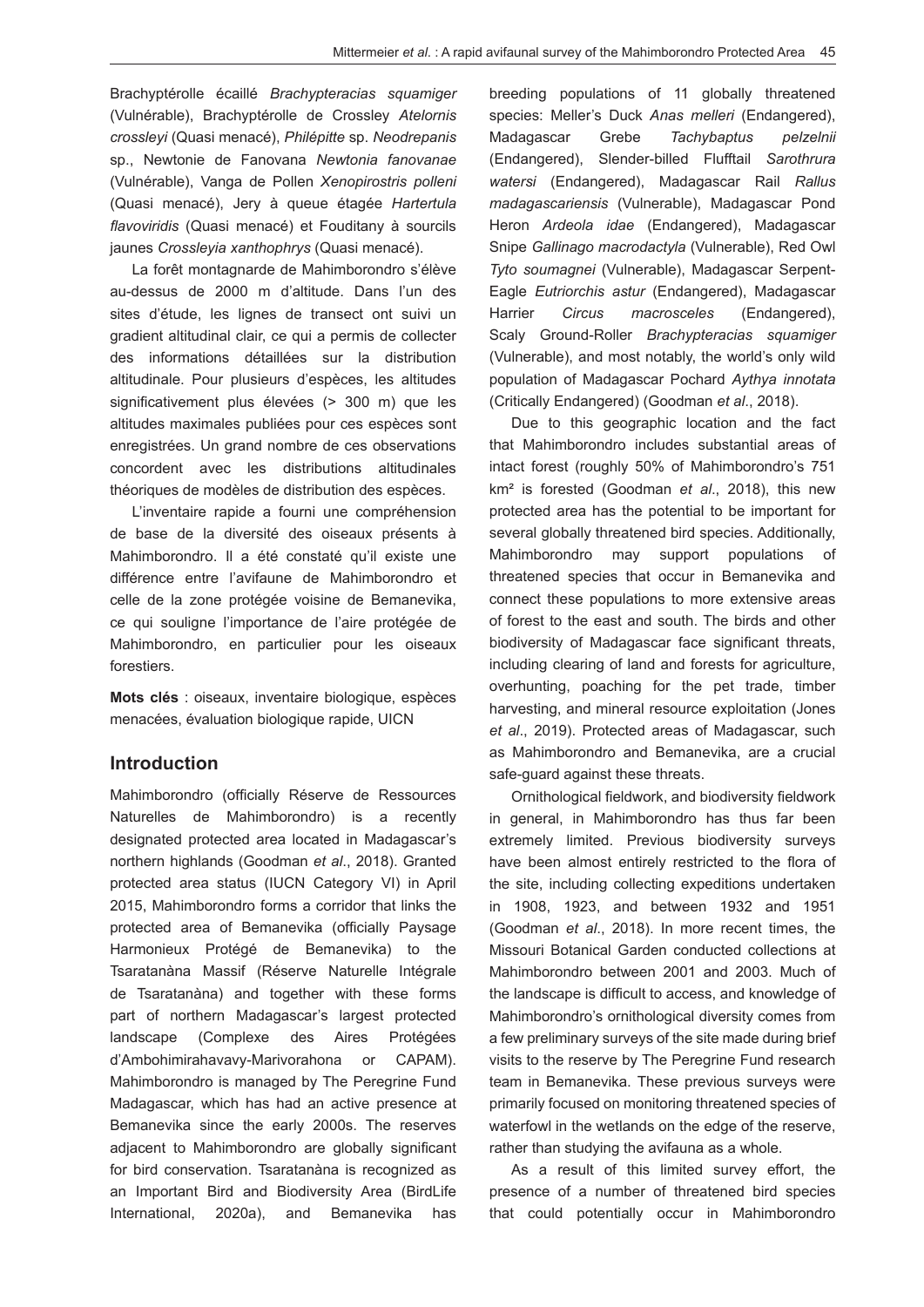remained unconfirmed. This was particularly true of several forest species that occur in the neighboring Bemanevika protected area, such as *Eutriorchis astur* and *Tyto soumagnei*. Conducting field studies to confirm whether these species occur in the reserve is important since Mahimborondro's forests differ from those in Bemanevika in their higher rainfall and elevation (84% of Mahimborondro is above 1,250 m asl), and thus represent different habitat opportunities for forest birds.

We conducted ornithological fieldwork in Mahimborondro over the course of two expeditions in February and November-December 2019. In February, a large team of all the authors except for AB visited Mahimborondro between 4-11 February and conducted field observations around two camps in the western part of the protected area. In November-December, AB and LARR revisited one of these camps and also conducted field observations at locations in the southern and eastern parts of the protected area between 25 November and 16 December. Over the course of these two visits, we made ornithological observations between 1,518 and 2,256 m asl in freshwater wetland habitats, open montane grasslands, primary montane forests, and elfin ridge forests within the Mahimborondro protected area. This represents the most extensive ornithological fieldwork in Mahimborondro conducted to date. Here we provide a brief overview of the sites visited during our fieldwork, present a list of species, and discuss noteworthy observations. In doing so, we provide a foundation of ornithological knowledge in this interesting protected area.

#### **Methods**

In total we surveyed four locations within the Mahimborondro protected area (Figure 1; Appendix 1). This included two sites in February and three in November-December, one of which was a revisit to one of the February locations. Mist nets were used at one of the survey locations in February (Bekavahy) and at all survey sites in November-December (five 12 m nets and three 6 m). Nets were opened at dawn and, weather permitting, left open until dusk being checked every 30 minutes. At all sites, daily audiovisual surveys were conducted beginning shortly after dawn and continuing for 4-5 hours each morning. Field surveys made by JCM and DRW in February are archived and publicly available through eBird.org, together with photographs and sound recordings made using a Sennheiser MKH70 microphone and Marantz PMD660 recorder. We used a Garmin 60CSX handheld GPS in February and a Garmin eTrex 20 in November-December to record elevation and location data.

Our surveys covered four distinct habitat types within the Mahimborondro protected area (Figure 2): freshwater lakes and marshes, open grassland, primary montane forest and elfin ridge forest. Freshwater wetland habitats were present near two of our survey sites. A large, shallow lake covering ca 21 ha was adjacent to our camp at Matsabory Iadan'I Saza and several smaller marshes without open water were located near our camp at Ambendrambe. Open grassland habitats in Mahimborondro are located on dry ground and characterized by grasses and low vegetation generally not exceeding one meter in height. Grassland habitats visited by us were primarily located at the margins of the protected area and may have been created through burning and disturbance. Primary montane forest in Mahimborondro is characterized by trees extending > 20 m in height and an understory with dense thickets of herbaceous vegetation as well as numerous drainages with steep gullies and small streams. Primary montane forest is the most widespread habitat in the protected area and occurred at all of our survey locations. Elfin ridge forest in Mahimborondro is found on well-drained ridges primarily above 1,700 m asl (though this varied by location) and was characterized by stunted forest with dense, nearly impenetrable stands of low trees growing to ca. 5 m in height. This habitat occurred at the higher elevations near our survey sites at Bekavahy and Andohan'Ambondrona. Avian taxonomy and nomenclature follow Clements *et al*. (2019).

## **Results Species diversity**

We recorded 61 species during our field surveys in February and 86 during our November-December surveys for a cumulative total of 92 species (Figure 3; Table 1). Among these were seven species that are globally threatened according to the Red List assessments of the International Union for the Conservation of Nature (BirdLife International, 2020b): *Anas melleri*, *Tachybaptus pelzelnii*, *Gallinago macrodactyla*, *Tyto soumagnei*, *Eutriorchis astur*, *Brachypteracias squamiger*, and *Newtonia fanovanae*. In addition to the globally threatened species, we recorded seven species that are considered Near Threatened: Madagascar Crested Ibis *Lophotibis cristata*, Madagascar Sparrowhawk *Accipiter madagascariensis*, Rufous-headed Ground-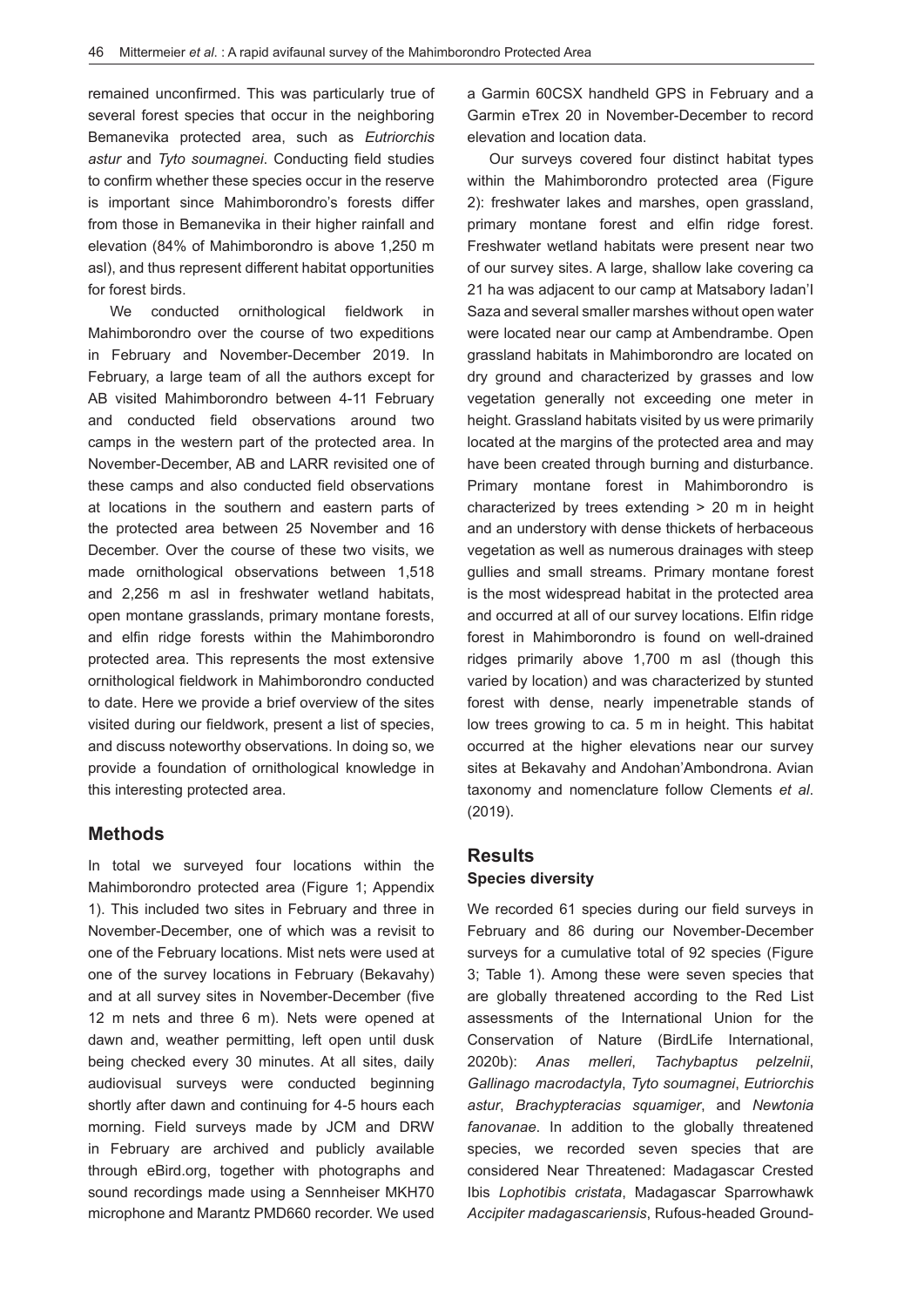

**Figure 1.** Map of locations surveyed in the Mahimborondro protected area, 4-11 February 2019 and 25 November-16 December 2019.

Ground-roller *Atelornis crossleyi*, Pollen's Vanga *Xenopirostris polleni*, Wedge-tailed Jery *Hartertula flavoviridis*, Gray-crowned Tetraka *Xanthomixis cinereiceps*, and Yellow-browed Oxylabes *Crossleyia xanthophrys*. Mist-netting complimented our survey efforts, but did not add to our species list; all species caught in nets were also detected during audiovisual surveys.

In February, wet-season weather strongly impacted our survey efforts. Rainfall followed a predictable pattern with mornings being either clear or slightly overcast and heavy rain beginning in the early to mid-afternoon and continuing into the evening or occasionally through the night. As a result, bird surveys were primarily limited to the morning. Weather was less of limiting factor in November-December when there was only rain on seven of the 18 survey days. Furthermore, we found that vocal activity of birds was relatively low in February. Juvenile birds and recently fledged young of several species were observed, and we did not encounter any active nests nor did any of the birds caught in mistnets have brood patches. In November-December, in contrast, vocal activity and breeding was more pronounced, as is to be expected following the usual seasonal breeding patterns of Malagasy forest birds (Hawkins *et al*., 2015). Given these differences it is unsurprising that the November-December surveys detected several cryptic species that were not observed in February, including *Eutriorchis astur* and Cryptic Warbler *Cryptosylvicola randrianasoloi*.

Several of our February survey transects followed a clear elevational gradient which enabled us to record detailed information on the elevational occurrence of species. Species that we observed at notably high elevations include: *Accipiter madagascariensis* (1,630 m), Madagascar Harrier-hawk *Polyboroides radiatus* (ca. 1,600 m), Crested Coua *Coua cristata* (ca. 1,600 m), Velvet Asity *Philepitta castanea* (1,830 m), Hook-billed Vanga *curvirostris* (ca. 1,700 m), Red-tailed Vanga *Calicalicus madagascariensis* (1,640 m), Nuthatch Vanga *Hypositta corallirostris* (1,630 m), Blue Vanga *Cyanolanius madagacariensis* (1,630 m), Spectacled Tetraka *Xanthomixis zosterops* (1,660 m), and Rand's Warbler *Randia pseudozosterops* (1,690 m). Our observation of a pair of *Newtonia fanovanae* at 1,640 m is significantly higher than the previously published observations of the species (Safford & Hawkins, 2013; Hawkins *et al*., 2015) as well as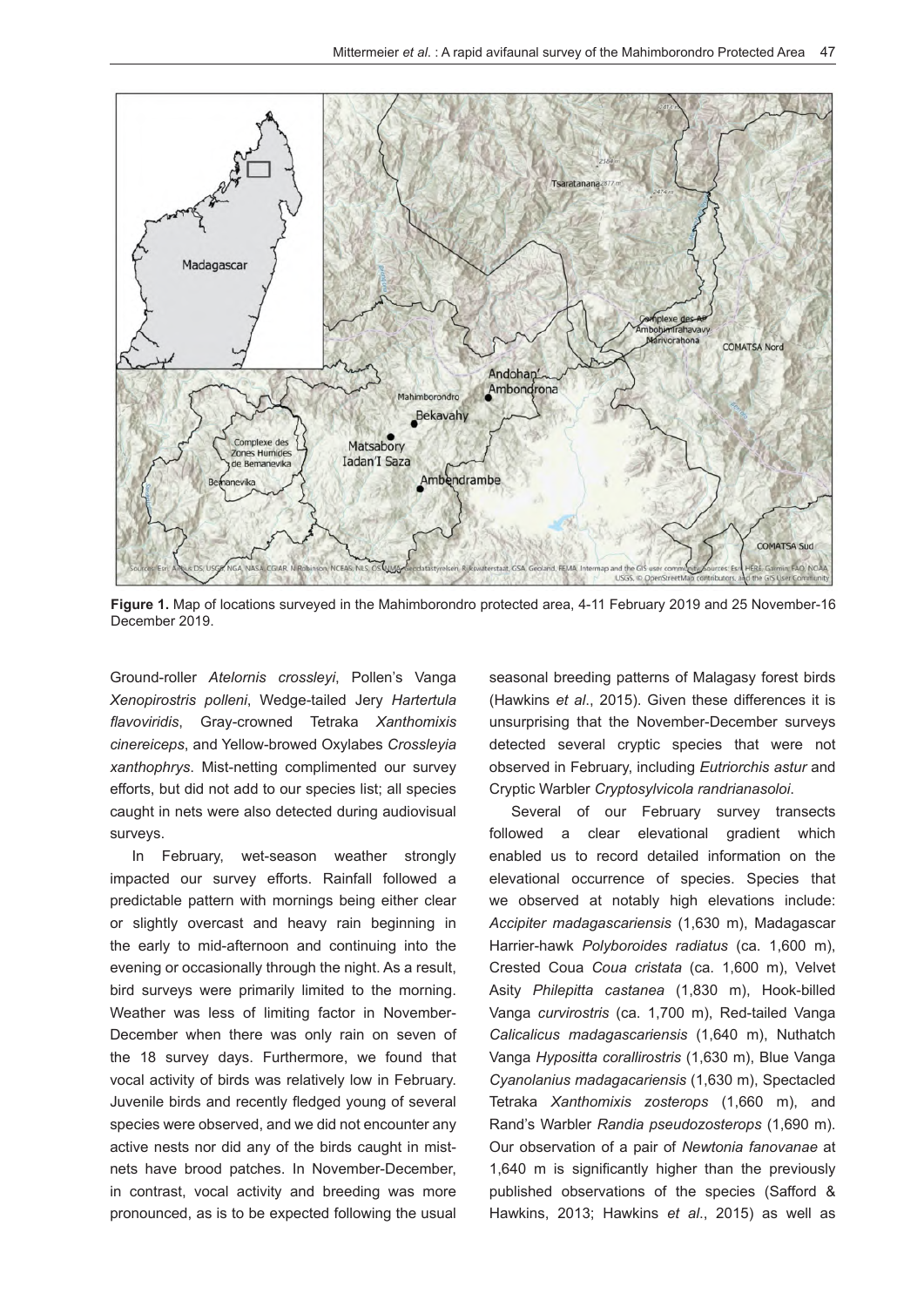

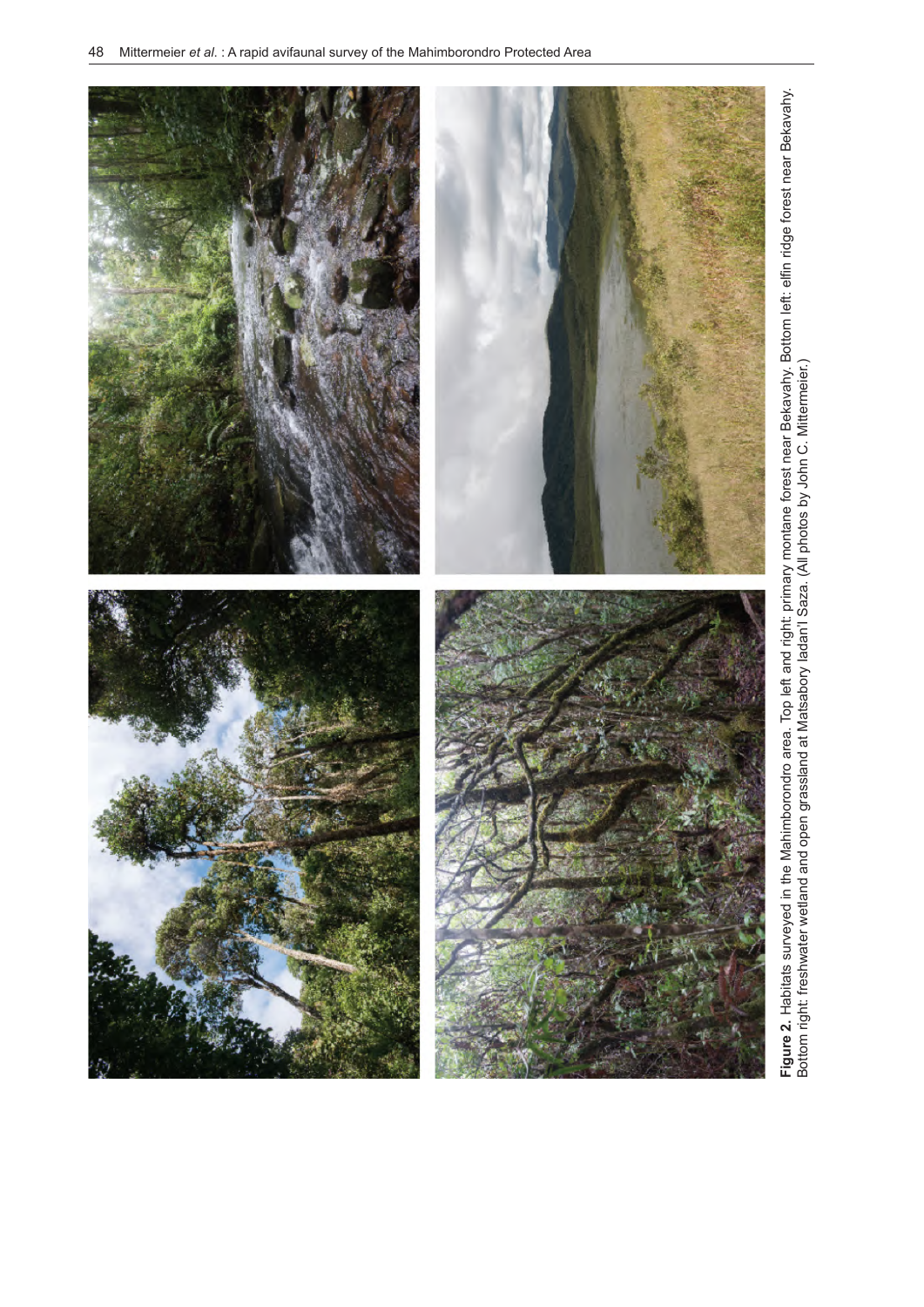**Table 1.** Species recorded in the Mahimborondro Protected Area during surveys in 4-11 February 2019 and 25 November-16 December 2019. Columns indicate habitat types: (1) freshwater wetlands, (2) open montane grassland, (3) primary montane forest, (4) elfin ridge forest. Relative abundance for species recorded in February, following Stotz *et al*. (1996) are: (C) common, > 10 individuals per day; (F) fairly common, 4-10 individuals per day; (U) uncommon, 1-3 per day; and (R) rare, <1 per day. For species where abundance was not recorded, we note only presence (X). For globally threatened species, the Red List status following BirdLife International (2020b), is listed. Maximum elevation indicates the highest elevation at which we observed a species; for some species this data was not recorded. Taxonomy follows Clements *et al*. (2019).

l,

|                           | <b>Species</b>                                           | <b>Red List</b><br>status | <b>Maximum</b><br><b>Elevation</b> | 1            | $\mathbf{2}$ | 3           | 4 |
|---------------------------|----------------------------------------------------------|---------------------------|------------------------------------|--------------|--------------|-------------|---|
| $\mathbf{1}$              | White-faced Whistling Duck Dendrocygna viduata           |                           |                                    | X            |              |             |   |
| $\sqrt{2}$                | Meller's Duck Anas melleri                               | EN                        | 1590                               | $\mathsf{R}$ |              |             |   |
| $\ensuremath{\mathsf{3}}$ | Red-billed Duck Anas erythrorhyncha                      |                           | 1590                               | U            |              |             |   |
| $\overline{4}$            | Madagascar Partridge Margaroperdix madagarensis          |                           | $\blacksquare$                     |              | X            | X           |   |
| 5                         | Little Grebe Tachybaptus ruficollis                      |                           | 1590                               | U            |              |             |   |
| 6                         | Madagascar Grebe Tachybaptus pelzelnii                   | EN                        | 1590                               | U            |              |             |   |
| $\overline{\phantom{a}}$  | Grebe sp. Tachybaptus sp.                                |                           | 1590                               | F            |              |             |   |
| $\overline{7}$            | Madagascar Turtle Dove Streptopelia picturata            |                           | 1640                               |              |              | R           |   |
| 8                         | Madagascar Blue-pigeon Alectroenas madagascariensis      |                           | ÷,                                 |              |              | X           |   |
| 9                         | Crested Coua Coua cristata                               |                           | ~1600                              |              |              | R           |   |
| 10                        | Blue Coua Coua caerulea                                  |                           | 1720                               |              |              | F           | U |
| 11                        | Red-fronted Coua Coua reynaudii                          |                           | 1630                               |              |              | U           |   |
| 12                        | Madagascar Coucal Centropus toulou                       |                           | 1590                               |              | ${\sf R}$    |             |   |
| 13                        | Madagascar Cuckoo Cuculus rochii                         |                           |                                    |              |              | X           |   |
| 14                        | Collared Nightjar Gactornis enarratus                    |                           |                                    |              |              | X           |   |
| 15                        | Madagascar Nightjar Caprimulgus madagascariensis         |                           | 1590                               |              | U            |             |   |
| 16                        | Malagasy Spinetail Zoonavena grandidieri                 |                           | 1640                               |              |              | U           |   |
| 17                        | Madagascar Flufftail Sarothrura insularis                |                           | 1630                               |              | F            | U           |   |
| 18                        | White-throated Rail Dryolimnas cuvieri                   |                           | 1630                               |              |              | U           |   |
| 19                        | Red-knobbed Coot Fulica cristata                         |                           | 1590                               | F            |              |             |   |
| 20                        | Madagascar Snipe Gallinago macrodactyla                  | VU                        | $\qquad \qquad \blacksquare$       | X            |              |             |   |
| 21                        | Madagascar Buttonquail Turnix nigricollis                |                           | 1600                               |              | R            |             |   |
| 22                        | Cattle Egret Bubulcus ibis                               |                           | ÷                                  |              | X            |             |   |
| 23                        | Madagascar Ibis Lophotibis cristata                      | <b>NT</b>                 |                                    |              |              | X           |   |
| 24                        | Madagascar Harrier-hawk Polyboroides radiatus            |                           | ~1600                              |              |              | R           |   |
| 25                        | Madagascar Serpent-eagle Eutriorchis astur               | EN                        | $\overline{\phantom{a}}$           |              |              | X           |   |
| 26                        | France's Sparrowhawk Accipiter francesiae                |                           |                                    |              |              | X           |   |
| 27                        | Madagascar Sparrowhawk Accipiter madagascariensis        | <b>NT</b>                 | 1630*                              |              |              | R           |   |
| 28                        | <b>Black Kite Milvus migrans</b>                         |                           |                                    |              | X            |             |   |
| 29                        | Madagascar Buzzard Buteo brachypterus                    |                           | 1730                               |              |              | U           |   |
| 30                        | Red Owl Tyto soumagnei                                   | VU                        |                                    |              |              | X           |   |
| 31                        | Malagasy Scops Owl Otus rutilus                          |                           | 1730                               |              |              | ${\sf R}$   | R |
| 32                        | Madagascar Owl Asio madagascariensis                     |                           | 1630                               |              |              | R           |   |
| 33                        | Cuckoo-roller Leptosomus discolor                        |                           | >1700                              |              |              | U           | U |
| 34                        | Malagasy Kingfisher Corythornis vintsioides              |                           |                                    | X            |              |             |   |
| 35                        | Madagascar Pygmy-kingfisher Corythornis madagascariensis |                           |                                    |              |              | X           |   |
| 36                        | Madagascar Bee-eater Merops superciliosus                |                           |                                    |              | X            |             |   |
| 37                        | Broad-billed Roller Eurystomus glaucurus                 |                           | ~1700                              |              |              | R           |   |
| 38                        | Scaly Ground-roller Brachypteracias squamiger            | VU                        |                                    |              |              | X           |   |
| 39                        | Pitta-like Ground-roller Atelornis pittoides             |                           |                                    |              |              | X           |   |
| 40                        | Rufous-headed Ground-roller Atelornis crossleyi          | NT                        | 1630                               |              |              | R           |   |
| 41                        | Madagascar Kestrel Falco newtoni                         |                           | ~1600                              |              | R            |             |   |
| 42                        | Lesser Vasa Parrot Coracopsis nigra                      |                           | >1700                              |              |              | F           | F |
| 43                        | Velvet Asity Philepitta castanea                         |                           | 1830                               |              |              | F           | F |
| 44                        | Common Sunbird-asity Neodrepanis coruscans               |                           | 1690                               |              |              | F           | F |
| 45                        | Common Newtonia Newtonia brunneicauda                    |                           | ~1650                              |              |              | $\mathsf C$ |   |
| 46                        | Dark Newtonia Newtonia amphichroa                        |                           | 1720                               |              |              | F           |   |
| 47                        | Red-tailed Newtonia Newtonia fanovanae                   | VU                        | 1640*                              |              |              | R           |   |
| 48                        | Tylas Vanga Tylas eduardi                                |                           | 1630                               |              |              | U           |   |
| 49                        | Red-tailed Vanga Calicalicus madagascariensis            |                           | 1640                               |              |              | F           |   |
| 50                        | Nuthatch-vanga Hypositta corallirostris                  |                           | 1630                               |              |              | R           |   |
| 51                        | Chabert's Vanga Leptopterus chabert                      |                           |                                    |              |              | X           |   |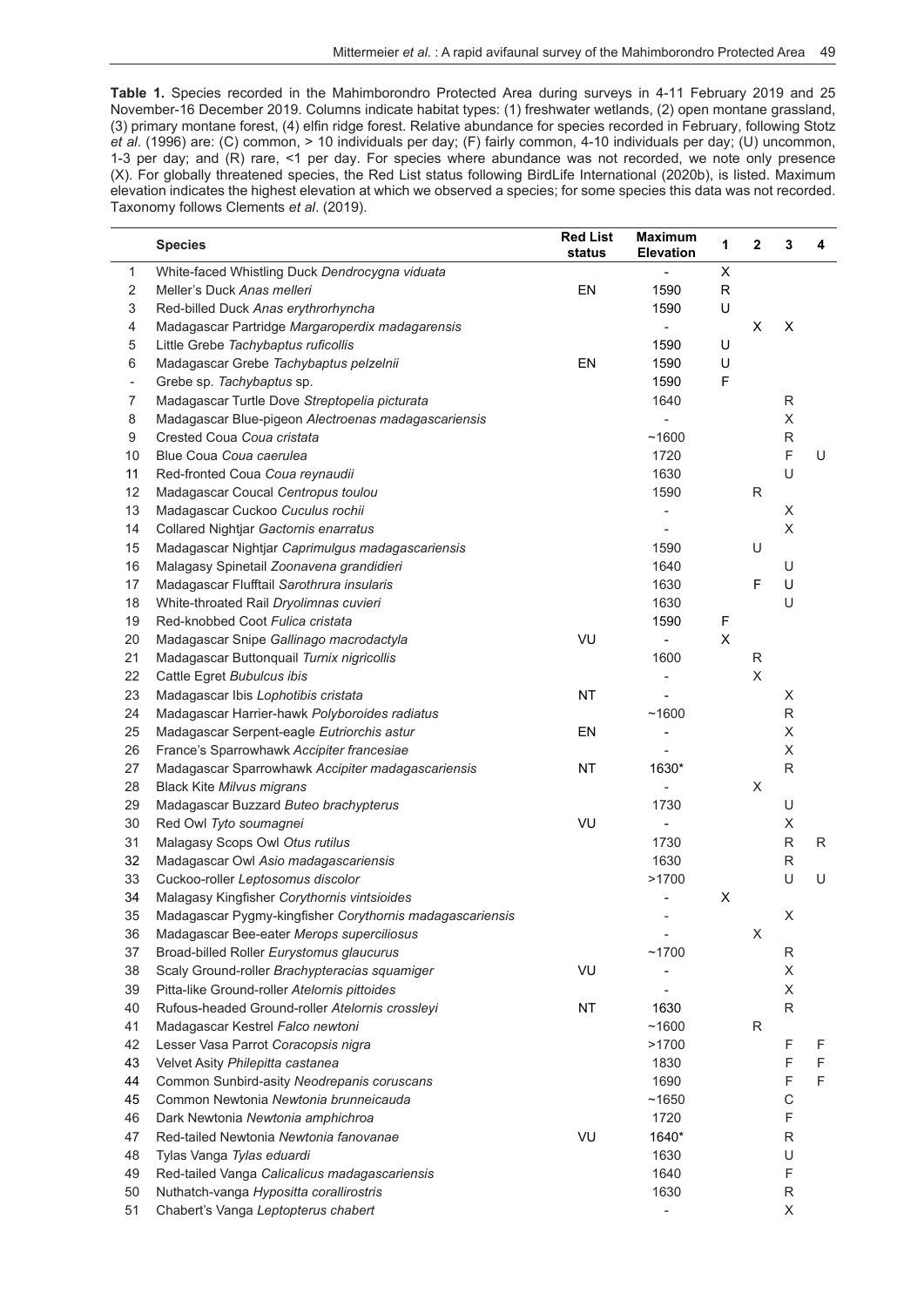|    | <b>Species</b>                                    | <b>Red List</b><br>status | <b>Maximum</b><br><b>Elevation</b> | 1 | $\mathbf{2}$ | 3           | 4 |
|----|---------------------------------------------------|---------------------------|------------------------------------|---|--------------|-------------|---|
| 52 | Crossley's Vanga Mystacornis crossleyi            |                           |                                    |   |              | X           |   |
| 53 | Blue Vanga Cyanolanius madagascarinus             |                           | 1630                               |   |              | R           |   |
| 54 | Hook-billed Vanga Vanga curvirostris              |                           | ~1700                              |   |              |             | R |
| 55 | Ward's Flycatcher Pseudobias wardi                |                           | 1630                               |   |              | F           |   |
| 56 | White-headed Vanga Artamella viridis              |                           | 1630                               |   |              | R           |   |
| 57 | Pollen's Vanga Xenopirostris polleni              | <b>NT</b>                 |                                    |   |              | X           |   |
| 58 | Ashy Cuckooshrike Coracina cinerea                |                           | 1630                               |   |              | F           |   |
| 59 | Crested Drongo Dicrurus forficatus                |                           | 1640                               |   |              | F           |   |
| 60 | Madagascar Paradise-flycatcher Terpsiphone mutata |                           | ~1700                              |   |              | F           |   |
| 61 | Pied Crow Corvus albus                            |                           |                                    |   | х            | X           |   |
| 62 | Madagascar Lark Eremopterix hova                  |                           | ~1790                              |   | $\mathsf C$  |             |   |
| 63 | Common Jery Neomixis tenella                      |                           |                                    |   |              | X           |   |
| 64 | Green Jery Neomixis viridis                       |                           | 1690                               |   |              | F           |   |
| 65 | Stripe-throated Jery Neomixis striatigula         |                           | ~1700                              |   |              | F           |   |
| 66 | Madagascar Cisticola Cisticola cherina            |                           | 1600                               |   | F            |             |   |
| 67 | Madagascar Brush-warbler Nesillas typica          |                           | ~1750                              |   |              | F           | F |
| 68 | Madagascar Swamp Warbler Acrocephalus newtoni     |                           | -                                  | X |              |             |   |
| 69 | Gray Emutail Amphilais seebohmi                   |                           | $\overline{a}$                     | X |              |             |   |
| 70 | White-throated Oxylabes Oxylabes madagascariensis |                           | 1630                               |   |              | U           |   |
| 71 | Long-billed Bernieria Bernieria madagascariensis  |                           | $\frac{1}{2}$                      |   |              | X           |   |
| 72 | Cryptic Warbler Cryptosylvicola randrianasoloi    |                           | L,                                 |   |              | X           |   |
| 73 | Wedge-tailed Jery Hartertula flavoviridis         | <b>NT</b>                 | $\overline{a}$                     |   |              | X           |   |
| 74 | Yellow-browed Oxylabes Crossleyia xanthophrys     | ΝT                        | 1640                               |   |              | R           |   |
| 75 | Spectacled Tetraka Xanthomixis zosterops          |                           | 1660                               |   |              | U           |   |
| 76 | Gray-crowed Tetraka Xanthomixis cinereiceps       | <b>NT</b>                 | 1660                               |   |              | F           |   |
| 77 | Rand's Warbler Randia pseudozosterops             |                           | 1690                               |   |              | U           |   |
| 78 | Plain Martin Riparia paludicola                   |                           | 1600                               |   | $\mathsf C$  |             |   |
| 79 | Mascarene Martin Phedina borbonica                |                           |                                    |   | X            | х           |   |
| 80 | Madagascar Bulbul Hypsipetes madagascariensis     |                           | ~1700                              |   |              | F           |   |
| 81 | Madagascar White-eye Zosterops maderaspatanus     |                           | 1730                               |   |              | F           | U |
| 82 | Madagascar Starling Saroglossa aurata             |                           | $\frac{1}{2}$                      |   |              | X           |   |
| 83 | Madagascar Magpie-robin Copsychus albospecularis  |                           | 1630                               |   |              | U           |   |
| 84 | Forest Rock-thrush Monticola sharpei              |                           | 1630                               |   |              | U           |   |
| 85 | African Stonechat Saxicola torquatus              |                           | 1600                               |   | $\mathsf C$  |             |   |
| 86 | Souimanga Sunbird Cinnyris sovimanga              |                           | 1720                               |   |              | $\mathsf C$ | C |
| 87 | Madagascar Sunbird Cinnyris notatus               |                           | 1640                               |   | U            | U           |   |
| 88 | Nelicourvi Weaver Ploceus nelicourvi              |                           | 1630                               |   |              | U           |   |
| 89 | Red Fody Foudia madagascariensis                  |                           | 1600                               |   | U            |             |   |
| 90 | Forest Fody Foudia omissa                         |                           | 1600                               |   |              | R           |   |
| 91 | Madagascar Munia Lonchura nana                    |                           | L,                                 |   | х            | Χ           |   |
| 92 | Madagascar Wagtail Motacilla flaviventris         |                           |                                    |   | $\sf X$      | $\sf X$     |   |

maximum-entropy (MaxEnt) model predictions for the species distribution (to 908 m asl; Goodman & Raherilalao, 2013). This is undoubtedly due to the fact that this rare and poorly known bird has few observations and published records.

Of the four habitat types we visited, primary montane forest was by far the most diverse (70 species). Elfin forest along ridges, by comparison, was relatively depauperate (10 species) and the birds found at this higher elevation were a subset of those present at lower elevations.

The freshwater lake that we visited at Matsabory Iadan'I Saza lacked a well-developed reedbed

margin and had a lower diversity of water birds than the wetlands in the neighboring Bemanevika Protected Area (6 species). Nevertheless, this habitat was home to two endemic and globally endangered species, *Anas melleri* and *Tachybaptus pelzelnii*, with evidence of *A*. *melleri* breeding on the lake. Grasslands around the lake were more diverse than the short, burnt grasslands that occupy large areas of degraded land around the reserve, but still depauperate compared to the forest communities (13 species observed in grasslands). Comments on selected species of interest are described below.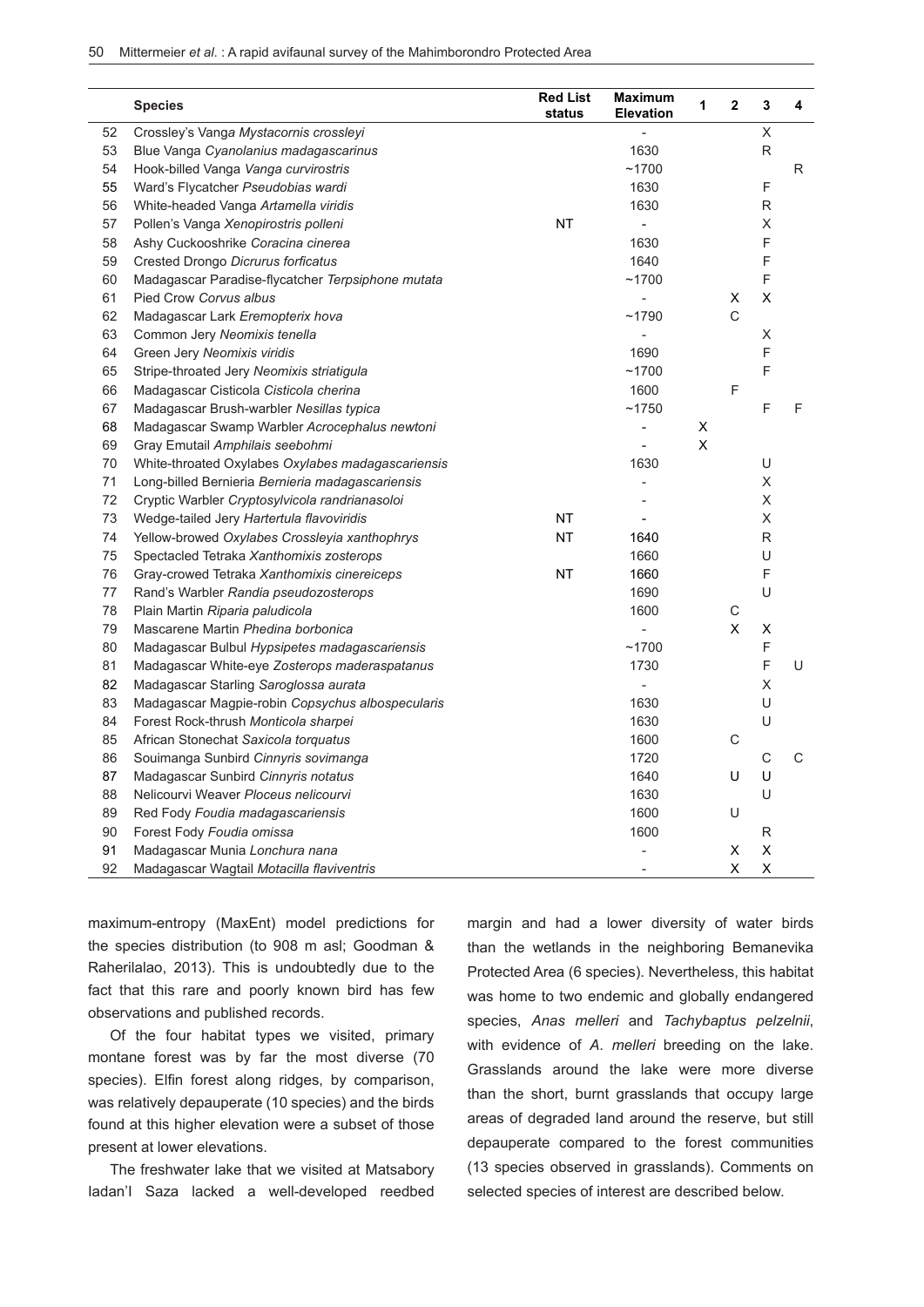

**Figure 3**. Notable bird species occurring in Mahimborondro. Top left: *Tachybaptus pelzelnii* (photographed at Bemanevika). Top right: *Anas melleri* (photographed at Bemanevika). Middle left: *Eutriorchis astur* (photographed at Bemanevika). Middle right: *Tyto soumagnei* (photographed at Bemanevika). Bottom left: *Neodrepanis coruscans* (photographed at Bekavahy, Mahimborondro). Bottom right: *Newtonia fanovanae* (photographed at Bekavahy, Mahimborondro). (*Newtonia fanovanae* photo by Dale R. Wright, all others by John C. Mittermeier.)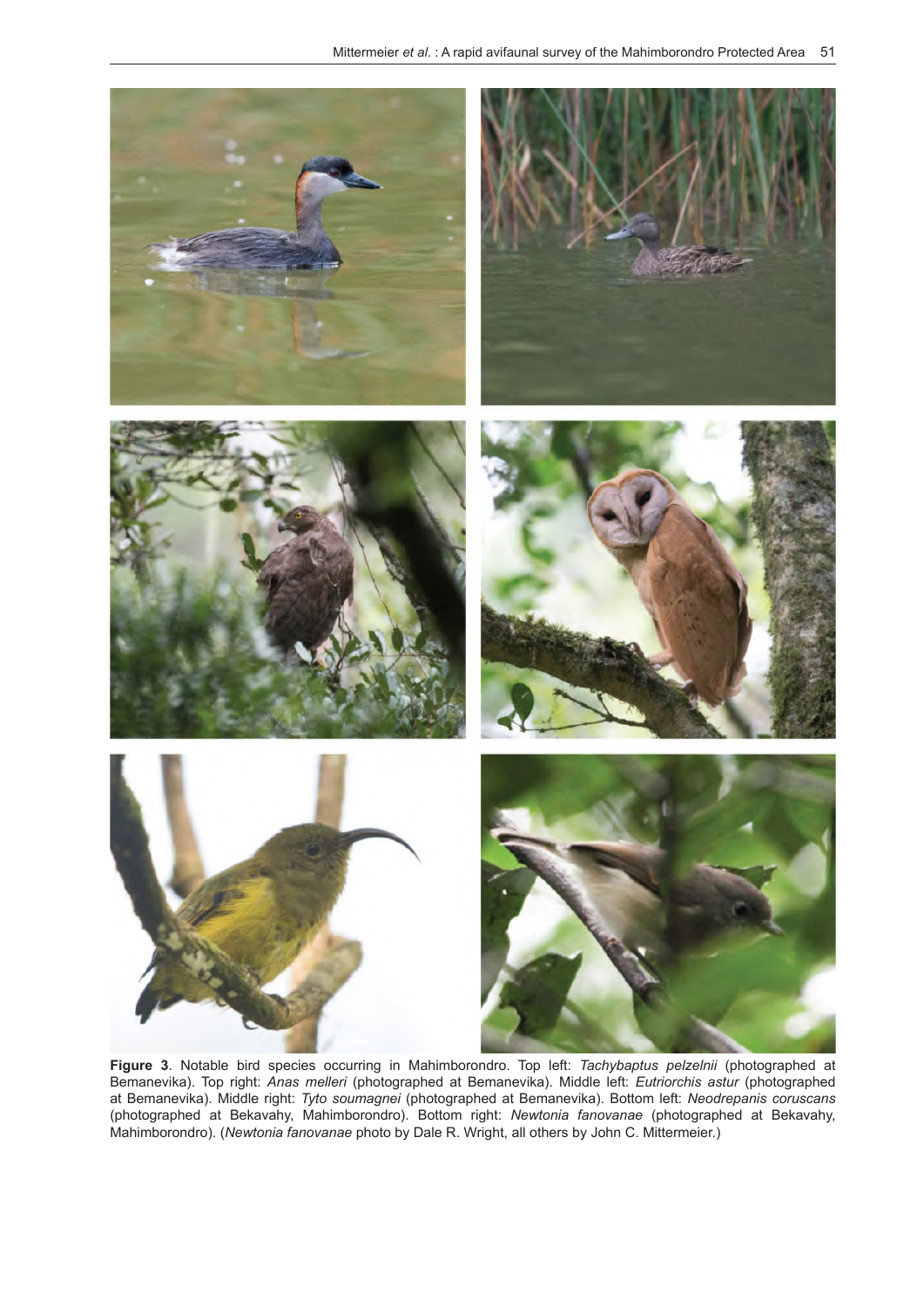## **Selected species accounts** *Meller's Duck* **Anas melleri** *(Endangered)*

Like many of Madagascar's endemic wetland bird species, *A*. *melleri* is threatened by habitat loss and hunting pressure. We recorded *A*. *melleri* on the lake at Matsabory Iadan'I Saza in both February and December 2019. On 5 February, LARR observed an adult with eight ducklings on the lake confirming that this Endangered species breeds in Mahimborondro.

## *Madagascar Grebe* **Tachybaptus pelzelnii**  *(Endangered)*

Similar to *Anas melleri*, *T*. *pelzelnii* is threatened by habitat loss and hunting pressure. Additionally, hybridization with the widespread Little Grebe *T*. *ruficollis* has been proposed as a potential threat to *T*. *pelzelnii* (Langrand, 1995). On freshwater lakes around Bemanevika, *T*. *pelzelnii* significantly outnumber *T*. *ruficollis*. We recorded *T*. *pelzelnii* at Matsabory Iadan'I Saza on 5-6 February and on 13 December. In February, at least 10-20 *Tachybaptus*  grebes were present on the lake, including a pair on an active nest. While most individuals were too distant to identify (including the nesting pair), we observed at least two *T*. *pelzelnii* and 3-4 *T*. *ruficollis*. Though our sample was small, this pattern of *T*. *ruficollis*  outnumbering *T*. *pelzelnii*, if true, is the opposite of what occurs on lakes at Bemanevika. If hybridization between the two species is a problem, then this small population of *T*. *pelzelnii* could be at risk.

## *Madagascar Snipe* **Gallinago macrodactyla**  *(Vulnerable)*

Another wetland species threatened by habitat loss and hunting, *G. macrodactyla* is found in the marsh habitats around Bemanevika. On 3 December, AB and LARR observed two individuals in the marshes near Ambendrambe indicating that this species also occurs in Mahimborondro where there is suitable habitat.

## *Madagascar Serpent-eagle* **Eutriorchis astur**  *(Endangered)*

This forest raptor is notoriously elusive and difficult to detect and spent much of the 20th century going virtually unrecorded (Langrand, 1990). Given this, it is unsurprising that we failed to observe the species in February, when the adults would not have been vocalizing. On 7 December, AB and LARR heard a single *E*. *astur* vocalizing near Ambendrambe in the

eastern part of Mahimborondro. This observation confirms the occurrence of this species in Mahimborondro and, given that a territorial bird was calling, suggests that *E*. *astur* likely breeds in the protected area.

## *Madagascar Sparrowhawk* **Accipiter madagascariensis** *(Near Threatened)*

Though widespread across Madagascar, this species is considered Near Threatened due to the fact that the forest habitats it depends on are becoming increasingly fragmented and degraded (BirdLife International, 2020b). Previous assessments indicate that this species usually occurs in forests below 1,000 m (Hawkins *et al*., 2015) or below 1,500 m (Langrand, 1990), though Safford & Hawkins (2013) note that there are occasional occurrences above these usual limits. This distribution would imply that Mahimborondro is largely unsuitable for the species due to its elevation. On 10 February we observed an *A*. *madagascariensis* for nearly half an hour in the canopy of Bekavahy at 1,630 m asl. The presence of this species here suggests that a population occurs in the montane forest at Mahimborondro at slightly higher elevations than elsewhere in Madagascar.

#### *Red Owl* **Tyto soumagnei** *(Vulnerable)*

Like *Eutriorchis astur*, this elusive forest owl spent much of the 20th century undetected and until recently was extremely poorly known. Bemanevika is a well-known breeding location for this species. In November-December, LARR and AB heard at least two *T*. *soumagnei* calling at each of their three survey sites and on 5 February LK found an owl feather on the forest edge south of Matsabory Iadan'I Saza (ca. S14.329°, E48.721°) that based on color and pattern (warm rufous with one or two small black speckles) likely belonged to *T*. *soumagnei*. Given this evidence, it seems likely that *T*. *soumagnei* is widespread in forest habitats in Mahimborondro and undoubtedly breeds there.

## *Scaly Ground-roller* **Brachypteracias squamiger**  *(Vulnerable)*

This species is considered globally Vulnerable due to projected population declines as a result of the loss of forest habitat (BirdLife International, 2020b). LARR and AB observed a single *G. squamiger* at Andohan' Ambondrona on 27 November and at Ambendrambe on 5 December. At both locations, the vocalizations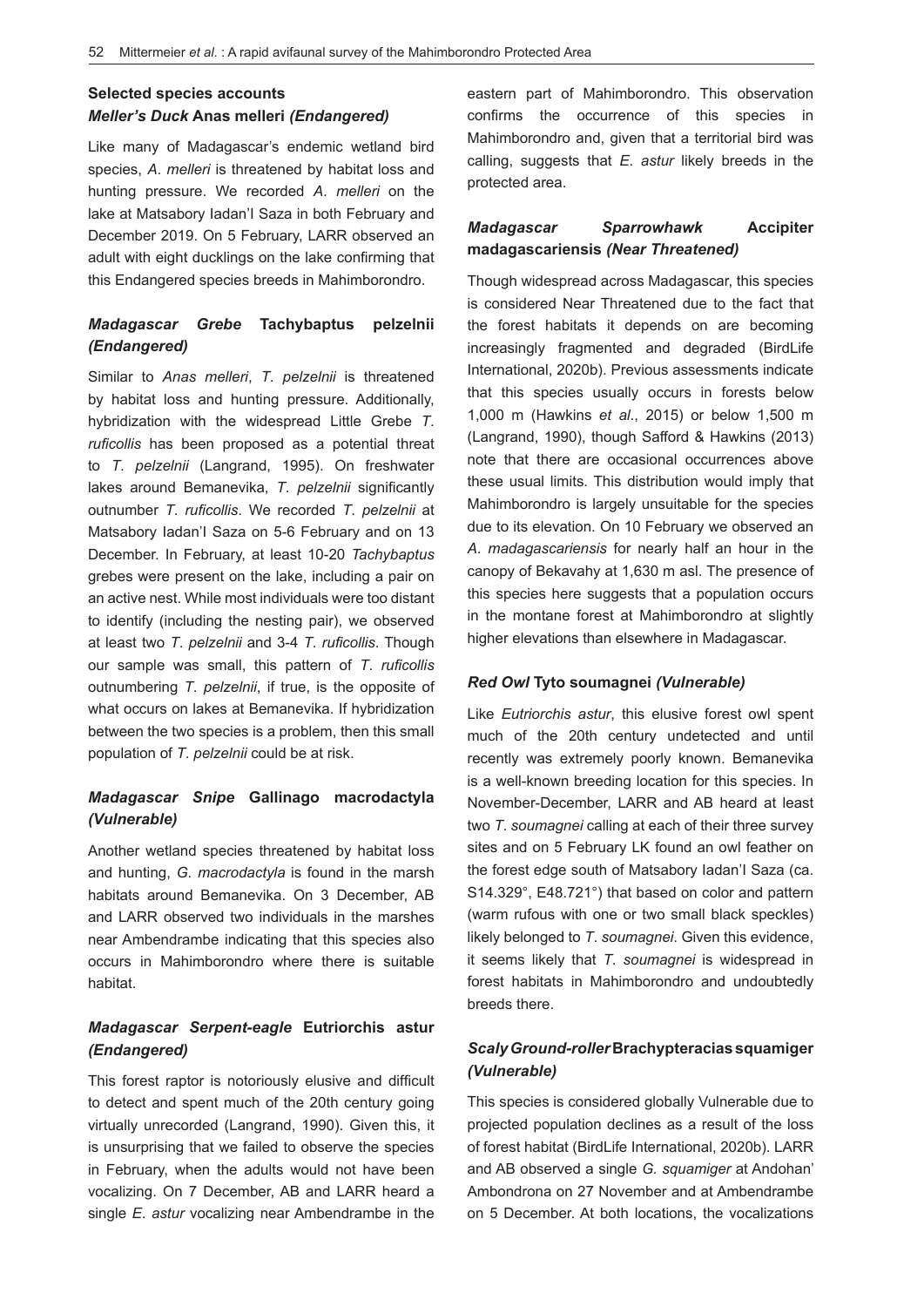and territorial behavior suggested that the birds were likely nesting in the vicinity.

## *Rufous-headed Ground-roller* **Atelornis crossleyi** *(Near Threatened)*

This species occurs in humid montane forests of eastern Madagascar and is considered Near Threatened due to habitat loss. Unlike the other terrestrial rainforest ground-roller species, Pittalike Ground-roller *A. pittoides* and *Brachypteracias squamiger,* this species has not been recorded at Bemanevika and apparently does not occur there. This may be due to the forests around Bemanevika being drier than what this species prefers. We observed *A*. *crossleyi* on multiple occasions around Bekavahy in Mahimborondro. On 8 February JCM and DW photographed a juvenile bird, indicating that breeding had occurred in this area earlier in the year. Given these observations and the extensive areas of suitable habitat, it seems likely that Mahimborondro holds a significant population of this species.

#### *Sunbird-Asities* **Neodrepanis** *sp.*

In other parts of Madagascar, Common Sunbirdasity *Neodrepanis coruscans* and the related Yellowbellied Sunbird-asity *N*. *hypoxantha* are elevational replacements with *N*. *hypoxantha* occurring most commonly around 1,600 m asl. Given the elevation of our survey sites in Mahimborondro, we anticipated that *N*. *hypoxantha* would be present. Somewhat surprisingly, all the sunbird-asities that we observed were *N*. *coruscans*, which were fairly common in the primary montane forest up to nearly 1,700 m at our survey sites (Figure 3, bottom left). The absence of the ecologically similar *N*. *hypoxantha*  could potentially lead to *N*. *coruscans* occurring up to higher elevations in Mahimborondro than in other *parts* of Madagascar.

## *Red-tailed Newtonia* **Newtonia fanovanae**  *(Vulnerable)*

Another poorly known species, *N. fanovanae* is one of four Madagascar endemic birds that had fewer than four confirmed records for the majority of the 20th century (Langrand, 1990) and went unrecorded from its discovery in 1931 until 1989. It is now known from a number of sites across eastern Madagascar (BirdLife International, 2020b) and was recently recorded from Bemanevika (L.-A. Rene de Roland, pers. com.). On 9 February, JCM and DRW encountered two newtonias in primary montane forest in the vicinity of a mixed feeding party at 1,640 m (S14.29334° E48.76163°). These birds differed from Common Newtonia *N*. *brunneicauda*  and Dark Newtonia *N*. *amphichroa* in having a dark iris, buffy wash to the breast, hint of a white eye-ring, and reddish-brown tones in the wings and tail. They stayed in the forest mid-story in primary montane forest, unlike *N*. *amphichroa* which we usually observed in the understory associated with dense patches of undergrowth. The two birds were observed and photographed at close range over the course of 2-3 minutes (Figure 3, bottom right; additional photos archived on eBird.org). After reviewing the images, we concluded that these were a pair of *N*. *fanovanae*  on the basis of their plumage and behavior. Along with the record from Bemanevika, this observation is at significantly higher elevation than the previous known localities for *N*. *fanovanae* and it is exciting to discover that this poorly known and threatened species occurs in Mahimborondro.

## *Pollen's Vanga* **Xenopirostris polleni** *(Near Threatened)*

This species is considered globally Near Threatened due to projected population declines as a result of loss of forest habitat (BirdLife International, 2020b). Most records of *X. polleni* are from the southern and central portions of Madagascar's eastern rainforest. One individual was recorded by LARR and AB on 28 November at Andohan'Ambondrona and another individual was seen on 5 December at Ambendrambe. These observations represent some of the only records of this species in the tropical forests north of the Antongil Bay (Goodman & Raherilalao, 2013) and thus confirm an important range extension for this species.

## *Wedge-tailed Jery* **Hartertula flavoviridis** *(Near Threatened)*

This species is considered globally Near Threatened due to projected population declines as a result of loss of forest habitat (BirdLife International, 2020b). Two birds were observed on one occasion by LARR and AB at Andohan'Ambondrona on 27 November and on two occasions at Ambendrambe on 3 and 6 December.

## *Yellow-browed Oxylabes* **Crossleyia xanthophrys** *(Near Threatened)*

This species is widespread in montane forests of eastern Madagascar but is thought to have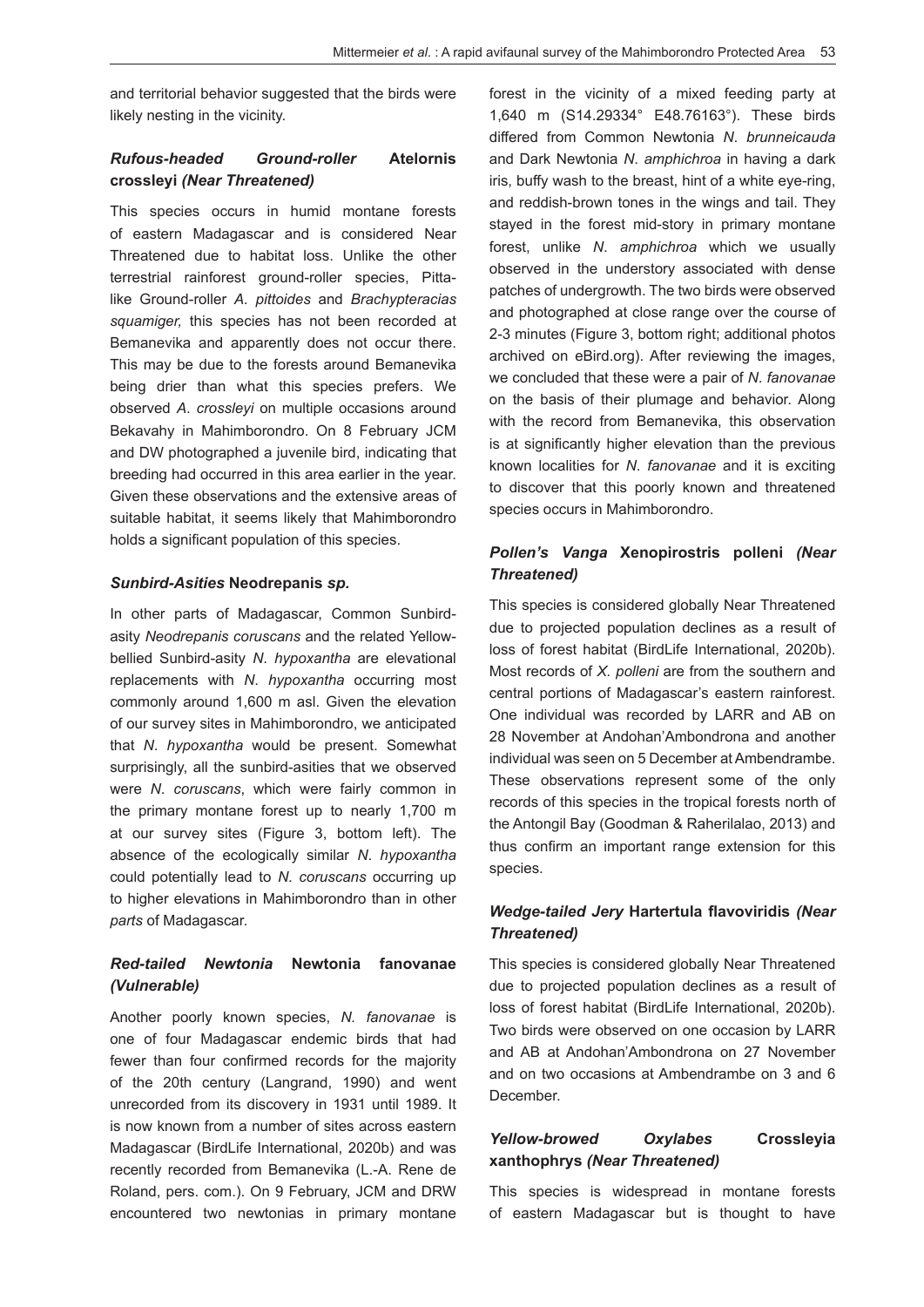a relatively small population and is therefore considered Near Threatened. It has been recorded in protected areas adjacent to Mahimborondro (e.g. Tsaratanàna, Bemanevika) and is expected to occur in Mahimborondro based on habitat. We observed it on two occasions; an individual seen by Eugène Ladoany on 5 February near Bekavahy and two birds seen and sound recorded by JCM and DRW in the understory of montane forest on 6 February near Bekavahy (1640 m asl; S14.30514° E48.74312°).

## **Discussion**

Our rapid avifaunal survey provides a baseline understanding of the bird diversity present in Mahimborondro and helps us to gain insight into the elevational distribution of birds throughout Madagascar. We found that Mahimborondro has small populations of three threatened species of wetland birds: *Anas melleri*, *Tachybaptus pelzelnii*, and *Gallinago macrodactyla*. Though we only confirmed breeding activity for *A*. *melleri*, it is likely that all three species breed in the protected area. Mahimborondro is clearly most important for forest species, however, and we confirmed the presence of four globally threatened (Endangered and Vulnerable) and a further seven globally Near Threatened forest birds in the protected area. Many of these species are threatened due to loss of habitat and some of them, such as *Xenopirostris polleni* and *Newtonia fanovanae*, have been previously considered to occur only in tropical wet forests further south. Our discovery that these species occur in Mahimborondro in northern Madagascar extends their known range and highlights a new area of habitat for these threatened species.

Though we were unable to confirm breeding for all the threatened species that we encountered, it is likely that all of the threatened forest birds we recorded breed within the protected area. Specific surveys focused on collecting breeding and abundance data for these species in Mahimborondro could be used to review the site against the IUCN Key Biodiversity Area (KBA) Criteria (IUCN, 2016). From a conservation perspective, it is notable that Mahimborondro has important differences from the nearby Bemanevika protected area. Bemanevika is more important for wetland species, most notably *Aythya innotata*, which we did not observe in Mahimborondro. Meanwhile Mahimborondro has some forest species, such as *Atelornis crossleyi*, which have not been recorded at Bemanevika. Furthermore, given the extent of forest habitat that Mahimborondro contains, it is likely home

to larger populations of the forest species that occur in both protected areas. These differences highlight the importance of a protected area strategy which considers both of these reserves, together with Tsaratanàna and the other protected areas of the CAPAM landscape.

With primary forest in the reserve continuing to above 2,000 m, Mahimborondro offers an excellent opportunity to study some of the higher elevation bird communities in Madagascar. In other regions of the island with lower mountains, the maximum recorded elevation of species may be an artefact of the available land area rather than true elevational limits. We recorded several species at significantly higher elevations than the elevations they are usually observed at in other parts of Madagascar (Hawkins *et al*., 2015). Interestingly, existing records of these species at comparable elevations are primarily from nearby Tsaratanàna (Safford & Hawkins, 2013) suggesting that there may be localized increases in elevational tolerance for some species in this part of northern Madagascar. From a conservation perspective, the presence of species at these higher elevations results in Mahimborondro being home to a more diverse avifauna than might otherwise be predicted.

The differences between our surveys in February and in November-December emphasize the importance of seasonal timing when conducting ornithological field surveys in Malagasy forests. In February, many bird species were quiet, weather conditions made it challenging to conduct surveys, and we failed to detect several cryptic species. However, combining these two surveys at different times of the year provides a more thorough picture of Mahimborondro's avifauna. Future surveys can improve upon our efforts by expanding to visit other parts of the protected area such as the northeast section of Mahimborondro, which is drier than other parts of the reserve.

Though much of the habitat around Mahimborondro has been very heavily degraded, the sites we visited still maintain significant areas of primary forest. They appear to be rarely visited by people and we saw limited evidence of human activity near our camps. The only evidence of human activity we found in the forest were very old signs of bark harvesting. Lemurs, specifically Common Brown Lemur *Eulemur fulvus*, were relatively common in the areas around our camps and were not shy, suggesting that they have not experienced high hunting pressure. The largest threat to Mahimborondro seems to be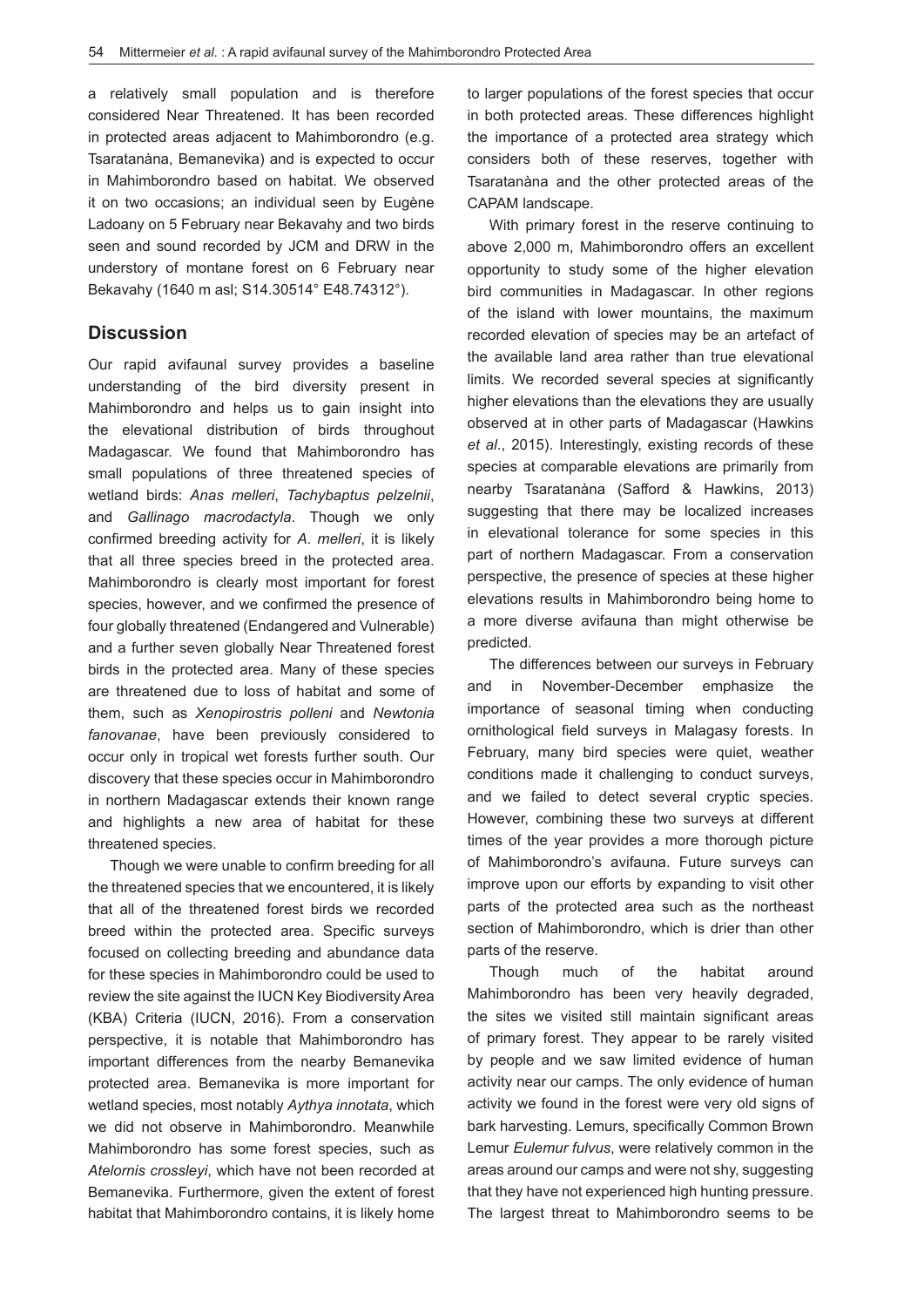infringement of the forest by burning during the dry season. Burning grassland in the dry season to create fodder for cattle is a common practice in this region, and if not managed, continued burning will reduce the remaining forest habitat on which virtually all of Mahimborondro's bird species rely.

#### **Acknowledgements**

We thank the Bird Conservation Fund for supporting our surveys in February with their grant "Supporting avifaunal conservation in Madagascar" and Liz Claiborne and the Art Ortenberg Foundation for supporting our work in November-December. BirdLife South Africa provided additional support for DRW through an allocation from an unencumbered donation by Gaynor Rupert. Steven Goodman shared his knowledge of Malagasy biodiversity and offered suggestions for our fieldwork. Olivier Langrand and Frank Hawkins provided feedback on the manuscript. The Peregrine Fund Madagascar's team at Bemanevika supported us in the field, and our research would not have been possible without the incredible help of Eugène Ladoany, Berthin, Moise, Djaomizara, Aristide, Judicael, Andry, and Michel Rakotoson. Finally, we thank the people of Amberivery village, who provided permission and logistical support for us to access these sites.

#### **References**

- **BirdLife International. 2020a.** Important bird areas factsheet: Tsaratanana Strict Nature Reserve and extension. Downloaded from http://www.birdlife.org on 30/10/2019.
- **BirdLife International. 2020b.** IUCN Red List for birds. Downloaded from http://www.birdlife.org on 30/10/2019.
- **Clements, J. F., Schulenberg, T. S., Iliff, M. J., Billerman, S. M., Fredericks, T. A., Sullivan, B. L. & Wood, C. L. 2019.** The eBird/Clements checklist of birds of the world: v2019. Downloaded from www.birds.cornell.edu/ clementschecklist/download on 30/10/2019.
- **Goodman, S. M. & Raherilalao, M. J. 2013.** *Atlas of selected land vertebrates of Madagascar*. Association Vahatra, Antananarivo.
- **Goodman, S. M., Raherilalao, M. J. & Wohlhauser, S. 2018.** *The terrestrial protected areas of Madagascar: Their history, description, and biota.* Association Vahatra, Antananarivo.
- **Hawkins, F., Safford, R. & Skerrett, A. 2015.** *Birds of Madagascar and the Indian Ocean Islands.* Helm, London.
- **IUCN. 2016.** *A global standard for the identification of key biodiversity areas*. Version 1.0. 1st edition. International Union for Conservation of Nature, Gland, Switzerland.
- **Jones, J. P. G., Ratsimbazafy, J., Ratsifandrihamanana, A. N., Watson, J. E. M., Andrianandrasana, H. T., Cabeza, M., Cinner, J. E., Goodman, S. M., Hawkins, F., Mittermeier, R. A., Rabearisoa, A. L., Sarobidy Rakotonarivo, O., Razafmanahaka, J. H., Razafmpahanana, A. R., Wilmé, L. & Wright, P. C. 2019.** Last chance for Madagascar's biodiversity. *Nature Sustainability*, 2: 350-352. doi:10.1038/s41893- 019-0288-0
- **Langrand, O. 1990.** *Guide to the birds of Madagascar.* Yale University Press, New Haven.
- **Langrand, O. 1995.** Recensement des oiseaux d'eau à Madagascar et observation de la Sarcelle de Bernier (*Anas bernieri*). *Working Group on Birds in the Madagascar Region Newsletter*, 5: 13-14.
- **Safford, R. & F. Hawkins. 2013 (eds.).** *The birds of Africa. Volume VIII. The Malagasy region*. Christopher Helm, London.
- **Stotz, D. F., Fitzpatrick, J. W., Parker, T. A. & Moskovits, D. K. 1996.** *Neotropical birds: Ecology and conservation*. The University of Chicago Press, Chicago.